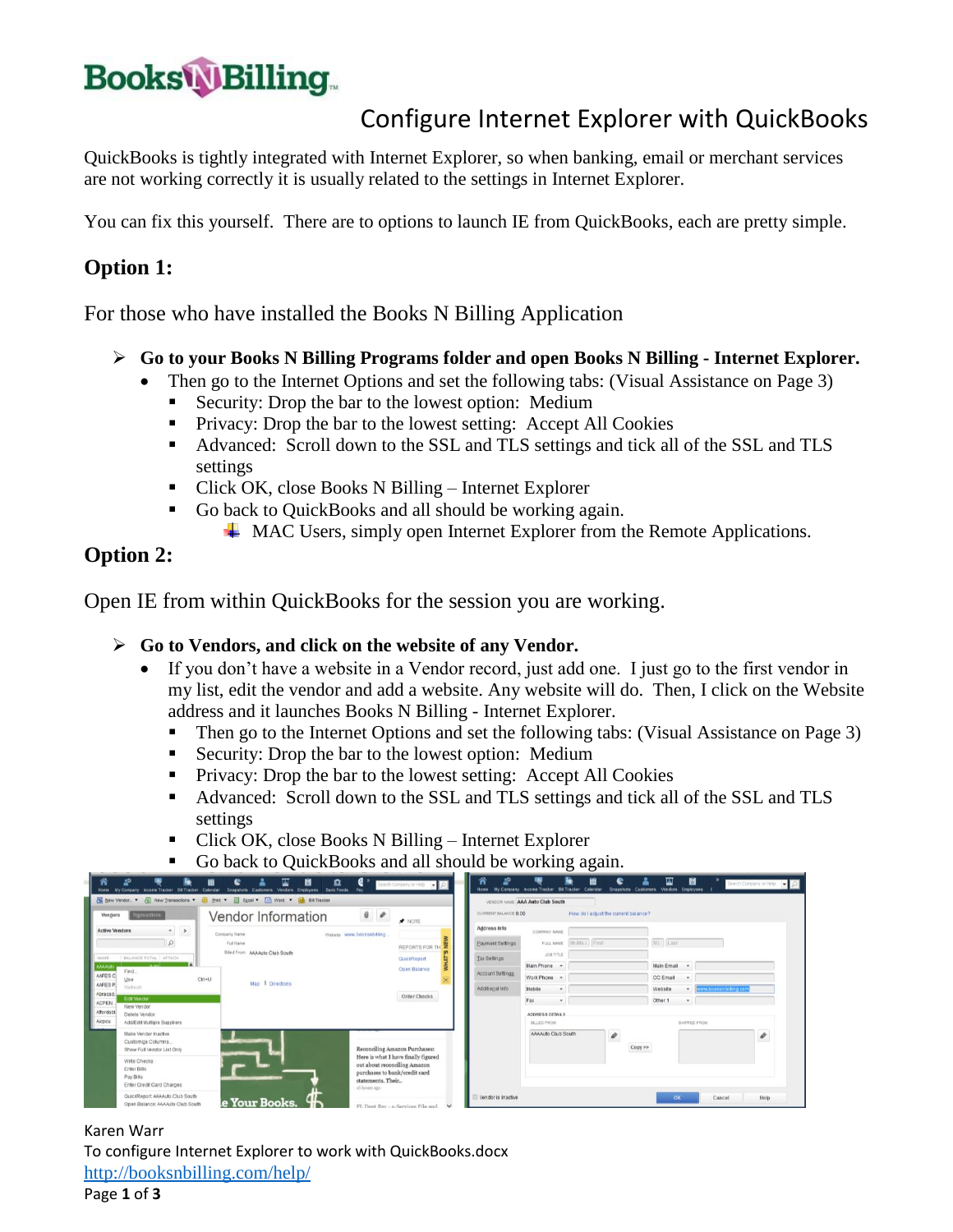## **Books Billing**

## Configure Internet Explorer with QuickBooks

 $\triangleright$  Internet Options is located on the far right hand corner and looks like a gear.